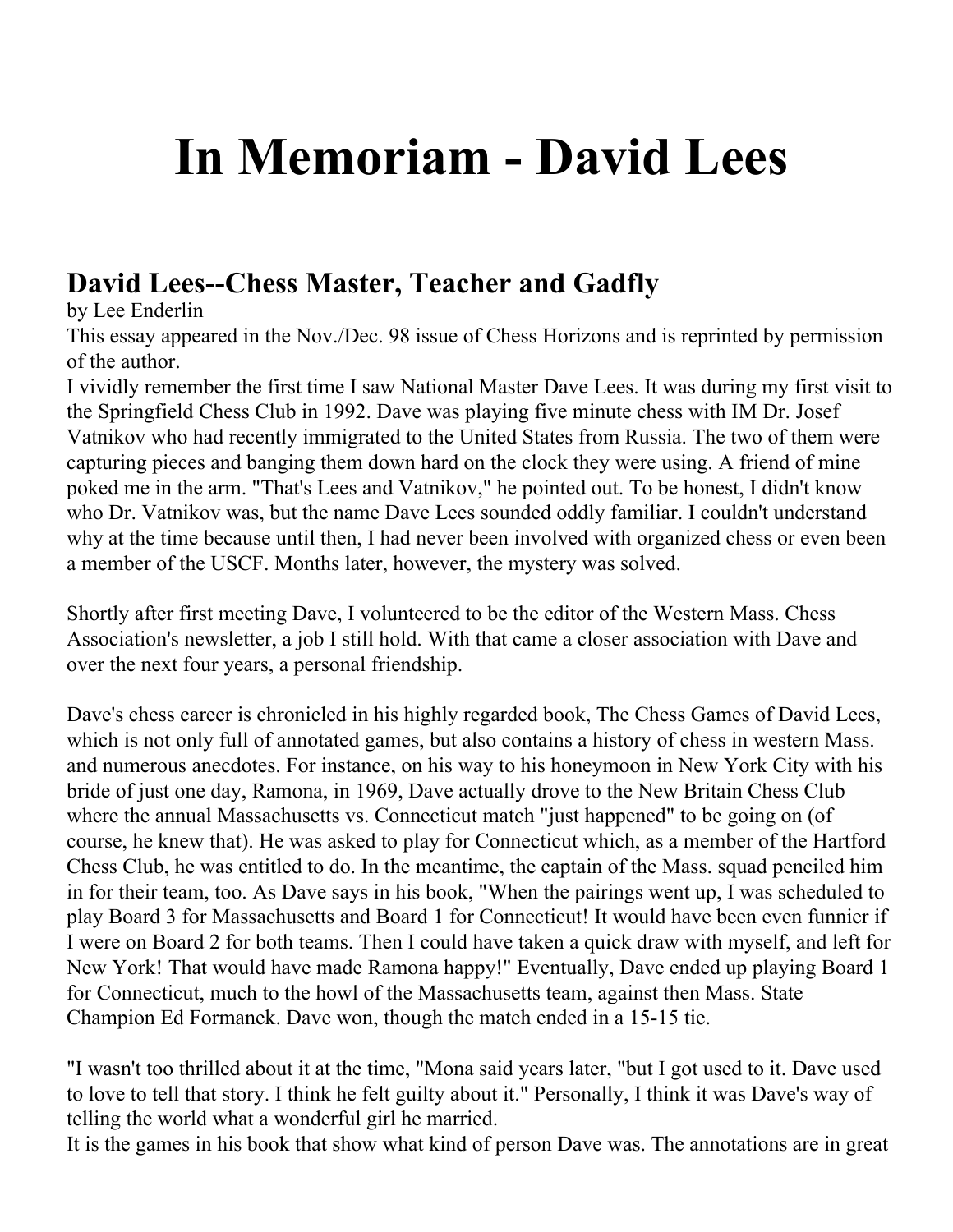depth--Dave was not the kind of master who tries to "hide" his ideas. Indeed, generous to a fault when it came to chess, he was a respected and admired mentor for many members of the Springfield Chess Club with his impromptu lessons. Despite the lateness of the hour, his answer was always "Yeah, sure" to the question, "Take a look at just one more position, Dave?" One of his informal students in the late 1970's was a young Patrick Wolff who went on to become New England's only native grandmaster.

Dave had a great sense of humor and a love for old movies and current events, but he took chess very seriously--a little too seriously as some raucous MACA and New England Chess Association meetings can attest. Later, he'd laugh at his confrontational behavior and admit that taking chess too seriously was one of his biggest flaws. It's not surprising, though, that all the photos in existence of him hovering over a board or holding a trophy show an unsmiling, almost stern face. You don't need a Ph.D. in psychology to see that this intensity was the fuel of his competitive fire.

He learned the game at a young age, exhibiting a natural talent to defeat his peers and even his adult counselors at summer camp every year (at this age, Dave also beat everyone at checkers). He dropped the game for awhile, picking it up again in high school where he really began studying it.

In 1965, he won the Armed Forces Chess Championship in Washington, D. C. with a score of +6 =2 -1. As a member of the Air Force, he was stationed in Texas at the time. While there, he was a familiar participant in numerous civilian and military tournaments, drawing the attention of Jude Acers who wrote some very nice, though not always accurate, things about Dave in "Texas Knights." For instance, he wrote that Dave would have a hard time in the upcoming Championship because one "Robert Fischer was now in the Army." Of course, Fischer never served in the Armed Forces. What Mr. Acers was correct in, though, was his assessment of Dave's talent: "The extreme danger of this newcomer is hiding in the closet. Lees is promising as a major master prospect on many counts. "There's no question that in his prime, Dave had a good shot at earning an International Master title and at one point, had even earned a norm toward that goal. However, the dual pressures of fatherhood and career forced him to keep his chess efforts local thus depriving him of the international tournaments necessary to make further norms. Dave himself, though, didn't think that even if he had ever been given the opportunity, he would have made grandmaster.

From 1972 to 1976, Dave played little tournament chess and concentrated on promoting it instead. It was just as well since these were the years of the Fischer Boom and Dave provided invaluable service to the chess newcomers by organizing tournaments and giving lectures. He began to get active again as a player in 1976, but suffered a blow which stopped him altogether. In 1980, at the age of just 37, Dave suffered a heart attack so bad it required open heart surgery. This and other health problems kept him out of tournaments for almost three years, until the 1983 Western Mass. and Conn. Valley Championship where he went  $+2 = 3 -0$ . He admits it took him "awhile to hit my stride," but some of his best chess was still ahead of him.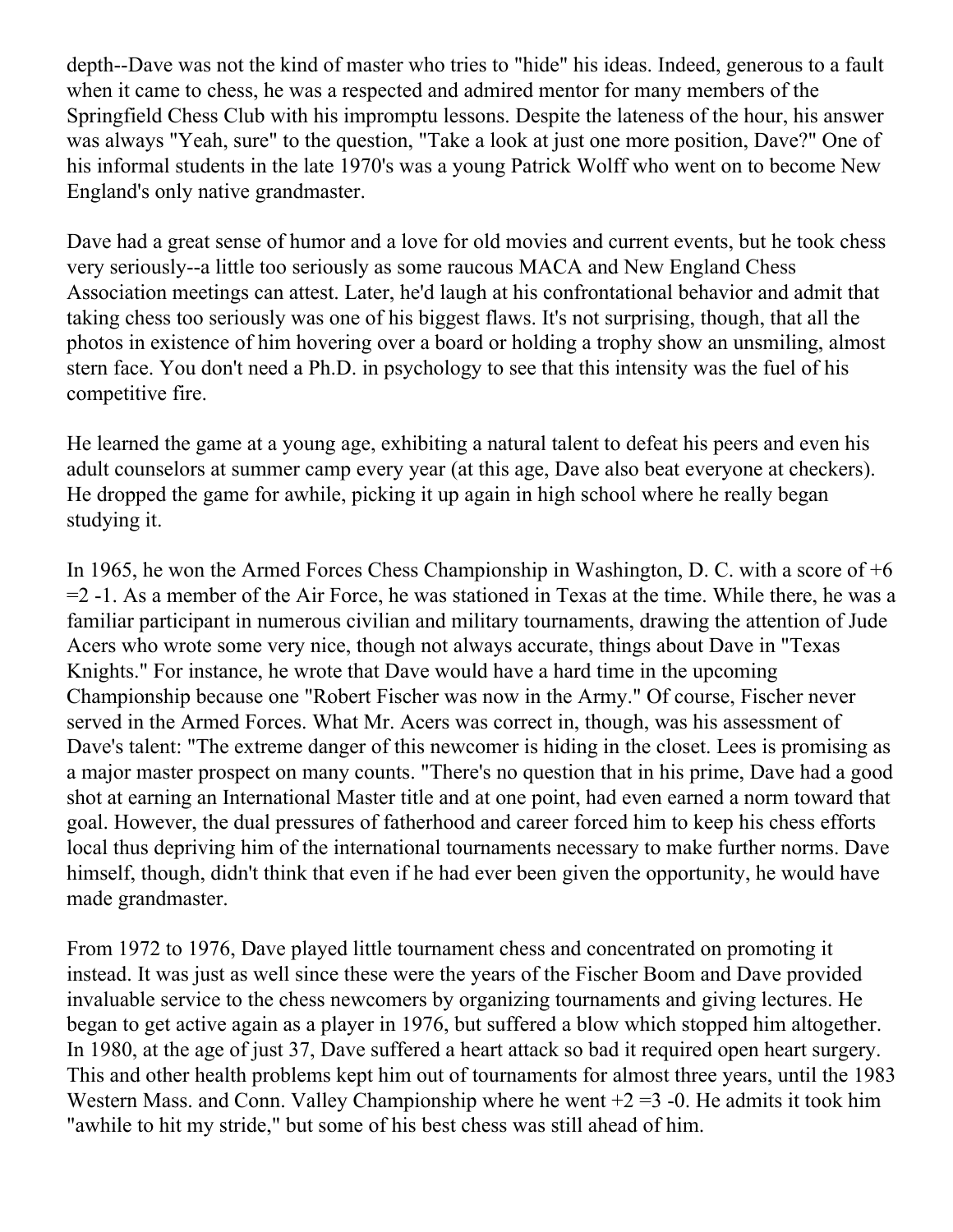One of his greatest performances over the board was at the 1986 World Open in Philadelphia. He scored +4 =2 -3 for a performance rating of 2401 against players whose average rating was 2396. A favorite game of his from that event was a hard-fought 45 move loss to Viswanathan Anand (that game is published in his book). The following game from that tournament, with notes from Dave's book, was played against the renowned International Master, Vivek Rao. It is an excellent example of Dave's attacking style and the tactical fireworks for which he was so well known. How many players would have found Black's stunning 34th move, particularly over the board?

IM Rao--NM Lees World Open Philadelphia July 3, 1986 Queen's Gambit Declined Notes by NM David Lees 1. d4 d5 2. c4 e6 3. Nf3 Nf6 4. Nc3 c5 5. cxd5 exd5 Better is 5...Nxd5, the Semi-Tarrasch Defense. 6. Bg5 cxd4 7. Nxd4 Be7 8. e3 0-0 9. Be2 Nc6 10. 0-0 Be6 Black has reasonable development, but his isolated d-pawn remains a liability. 11. Rc1 Kh8 I was not sure how to continue, so I played a waiting move. 12. Nxc6 Somewhat surprising as the Black pawns are reunited, but White's idea is quite logical and positionally correct. 12. ...... bxc6 13. Na4 White's plan is to control the c5 and d4 squares keeping the Black c-pawn backward and weak. 13. ..... Qd7 14. Bf3 Not 14. Nc5 Bxc5 15. Bxc5 Rxc5? Ne4 winning. 14. ..... Rfc8 15. Qd4 Rab8 16. b3 Rb4 17. Qd2 Bg4 Black is becoming more aggressive because the endgame is against him. 18. Bxg4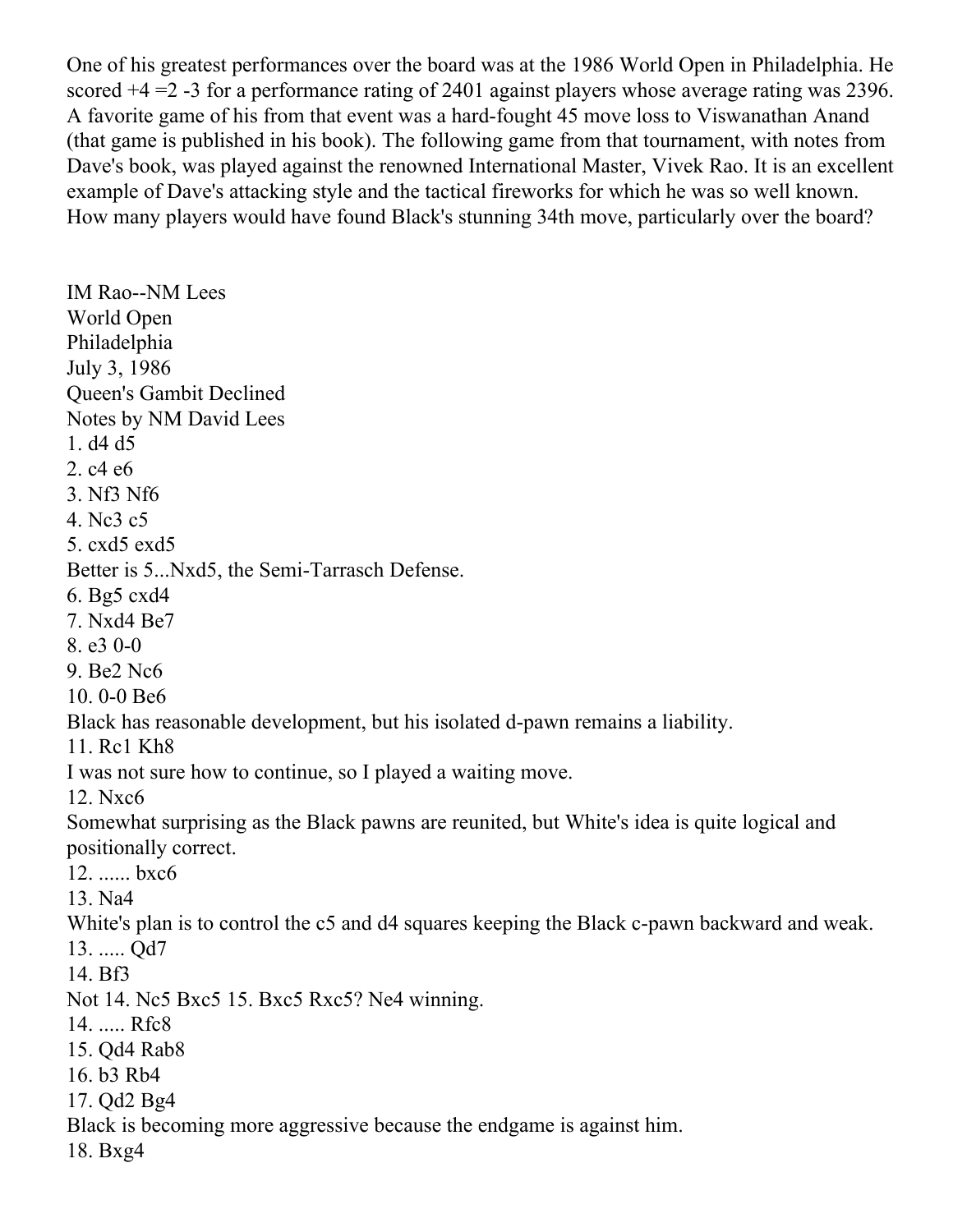Perhaps 18. Nc5 Bxc5 19. Rxc5 is stronger. 18. ..... Rxg4 19. Bf4 Necessary if White is to play for the win. Instead, 19. Bxf6 allows Rxg2+ 20. Kxg2 Qg4+ 21. Kh1 Qf3+ with at least a draw. 19. ..... Rg6 20. f3 Preventing 20...Ne4, but creating a slight weakness in White's Kingside pawns. 20. ..... Bd6 21. Bxd6 Qxd6 22. Qd4 Rh6 23. g3 Rg6 Threatening 23... Rxg3+ 24. hxg3 Qxg3+ 25. Kh1 Qh3+ draw. 24. Rc2 Rc7 25. Nc5 Nd7 26. Nxd7 Rxd7 27. Rfc1 h6 28. Kg2 Here or on the next few moves, 28. Rxc6 Qxc6 29. Rxc6 Rxc6 is worthless for White. 28. ..... Re6 29. Rc5 Rde7 30. R1c3 Qd7 31. b4 White's pressure on the c-pawn remains strong. Black, therefore, must continue to harass White's King. 31. ..... Rf6 32. Qd3 Re5 33. a4 Rh5 34. g4 The critical position in the game. 34. ..... Rxf3!! This must have surprised White. 35. Kxf3? Over the board, White probably found it hard to believe that Black's sacrifice is sound. Also bad is 35.gxh5? Qg4+ 36. Kh1 Rf2 and White will be mated. The correct move is 35. Qd4! Rhh3 36. Rxc6 Rxe3 37. Rxe3 Rxe3 38. Qxe3 Qxc6 39. Qxa7 Qc2+ with a draw most certain. 35. .... Rh3+ 36. Ke2 White plans to run his King to the Queenside for safety. The options are: A) 36. Kf4? Qd6+ 37. Kf5 g6# B) 36. Kg2? Qxg4+ 37. Kh1 Qf3+ 38. Kg1 Rh5 wins.

- C) 36. Kf2 Qxg4 37. Rxc6 Rxh2+ 38. Ke1 Qg3+ and mate in two.
- 36. .... Qxg4+
- 37. Kd2 Rxh2+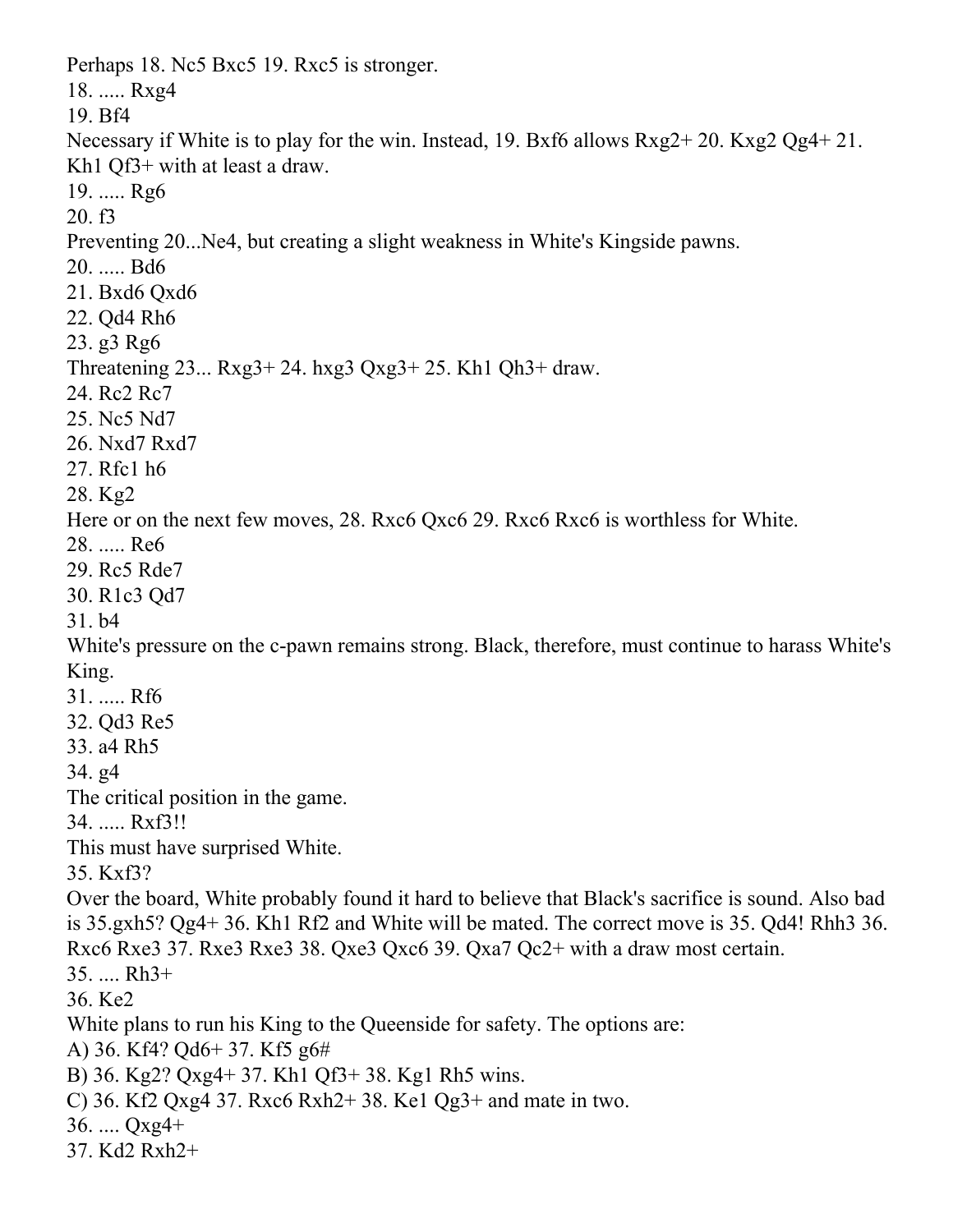38. Kc1

It appears that the White King has made it to safety, but Black's attack is hardly over.

38. .... Qxb4!

Threatening 39. ...Qb2+ 40. Kd1 Rh1+ and mate next move. Defense is difficult. Consider the following tries:

A) 39. Rc2 (39. Rb3 Qxc5+) Rh1+ 40. Qd1 Rxd1+ and all of the Black pawns ensure the win. B) 39. Kd1 Qb2! 40. Rc2 (40. Qf1 Qd2#) Qb1+ 41. Rc1 Qxd3+ and mate next move. 39. Rb5! An inspired attempt to save the game. The Rook guards the b2 square, attacks the Black Queen, and threatens a possible Rb8+. Finally, Black cannot play 39....cxb5? because of 40. Rc8+ and mate next move. 39. .... Rh1+ 40. Kc2 Unfortunately for White, 40. Kd2 fails to 40. ...cxb5! as the remaining Rook is pinned. 40. .... Qxa4+ 41. Rbb3 Else White loses this Rook and remains many pawns down. 41. .... Qa2+ 42. Rb2 Rh2+ Resigns 0-1 After 43. Kd1 Qxb2 White will have to give up the Queen with 44. Qc2 to avoid a quick mate.

Despite his successes, or maybe because of them, he did once tell me that his biggest disappointment in chess was his inability to defeat the indomitable John Curdo "when it counted" In tournament play, Dave was  $+0 = 2 -5$  against John. Dave's lone victory came in a simul that John gave at the Springfield Chess Club in 1966.

Dave was not only an excellent player and many-time champion, but a true ambassador for the game. He was well-known for traveling extensively throughout New England giving free lectures and simuls to local clubs and encouraging children to play. He was also the author of numerous, highly instructive articles for various chess periodicals. He had a knack for taking deep concepts and making them easy to understand for players of all levels and ages.

He also got involved in ways that he didn't write about. Back in the early 1980's, Shelby Lyman had a show on PBS during world championship matches. For an hour and a half each week (in later years, the show was cut back to an hour), Shelby and a panel of chess aficionados would analyze a game purporting to take place at the same time. Edmar Mednis was there virtually every week and the others rotated somewhat--I can remember James Sherwin being on several times. Most of the shows were taped in New York, but in 1984, one was taped at the local Springfield PBS affiliate, WGBY, Ch. 57, and the special guest that night was a fellow named Boris Spassky. In reality, Shelby had a fake teletype machine off camera and every once in awhile, someone would type in the moves of the game--which had actually taken place two or three days earlier--and ring a bell that would signal Shelby to say, "Oh, I see a move is coming in from our Moscow teletype." Then he'd tear off the move, announce it, put it on the demo board,